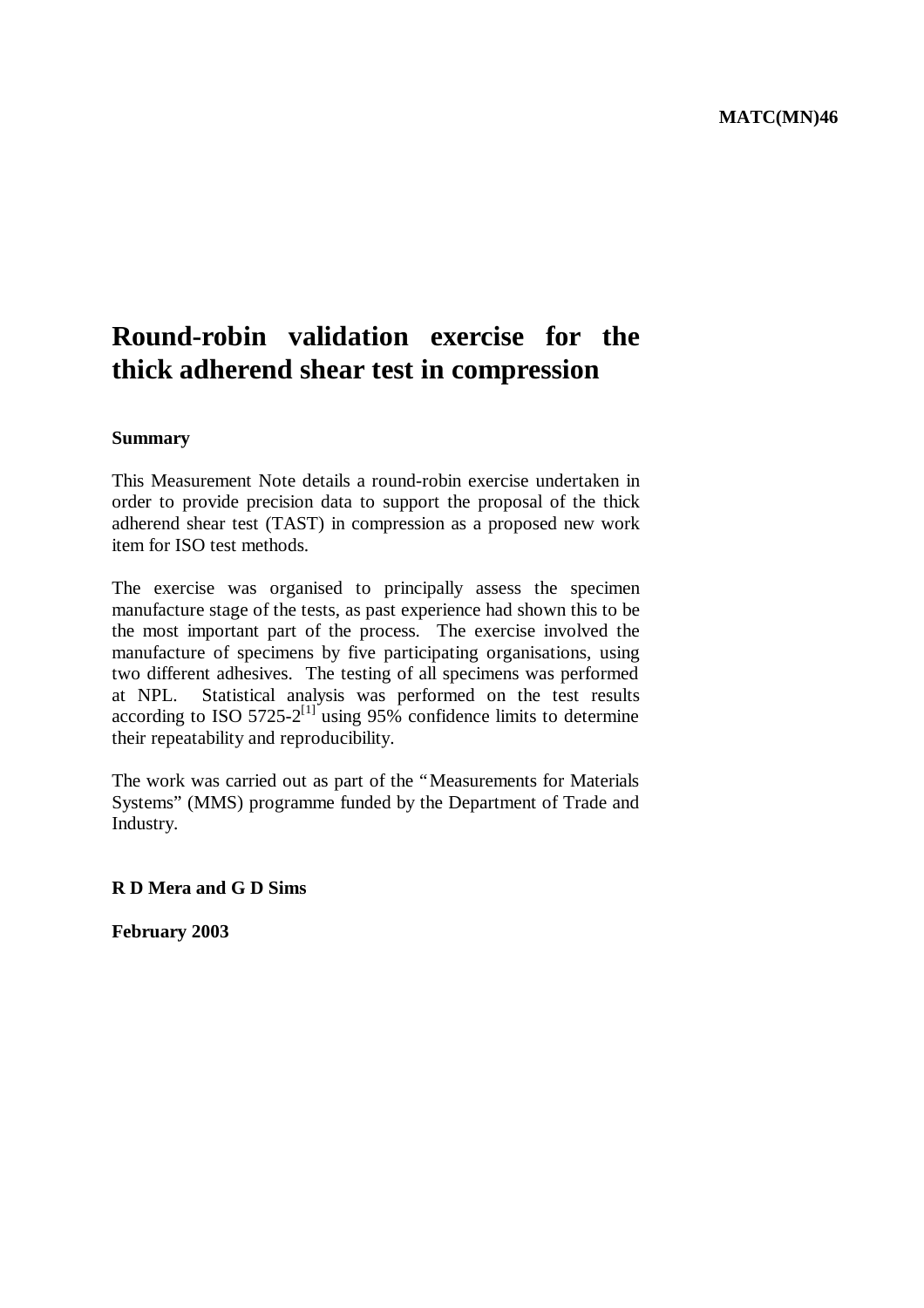#### INTRODUCTION

Currently the thick adherend shear test method is standardised only in the tension mode. To provide precision data to support the progress of the compression version of the test method a round-robin validation exercise was organised. Five laboratories took part in the exercise, each laboratory manufacturing the specimens which were then sent back to NPL for testing.

The specimen is placed in an anti-buckling fixture, based on the fixture in ASTM D  $695^{[2]}$ , and the ends loaded in compression until shear failure of the adhesive bond in the centre of the specimen occurs. The cross-head displacement and load are recorded throughout the test.

Previous round-robins conducted by NPL have shown that manufacturing differences cause the most variability in results<sup>[3]</sup>. hence the round-robin concentrated on this aspect of the test and all specimens were therefore tested at NPL by the same operator.

## MANUFACTURE AND TESTING

All the materials used in the round-robin were supplied by NPL. The specimens were manufactured from 6082T6 aluminium alloy strips and two adhesives: Adhesive A, a two-part room temperaturecuring epoxy, and Adhesive B, a singlepart high temperature-curing epoxy. Four pre-cut aluminium sections, 4 mm thick, were supplied for each specimen and assembled as shown in Figure 1.



(all dimensions in mm – not to scale)

#### **Figure 1 Thick adherend shear test compression specimen dimensions**

Five organisations participated in the round-robin:

- MERL (Materials Engineering Research Laboratory) Ltd
- MIRA (Motor Industry Research Association) Ltd
- Permabond UK
- Stanger Environmental Science
- National Physical Laboratory

Each organisation was sent the materials needed to assemble and manufacture five specimens using each adhesive, along with a draft bonding and test procedure, and report sheets to fill in detailing the various stages in the specimen manufacture. Details of the manufacturing differences between the test laboratories are given in Table 1.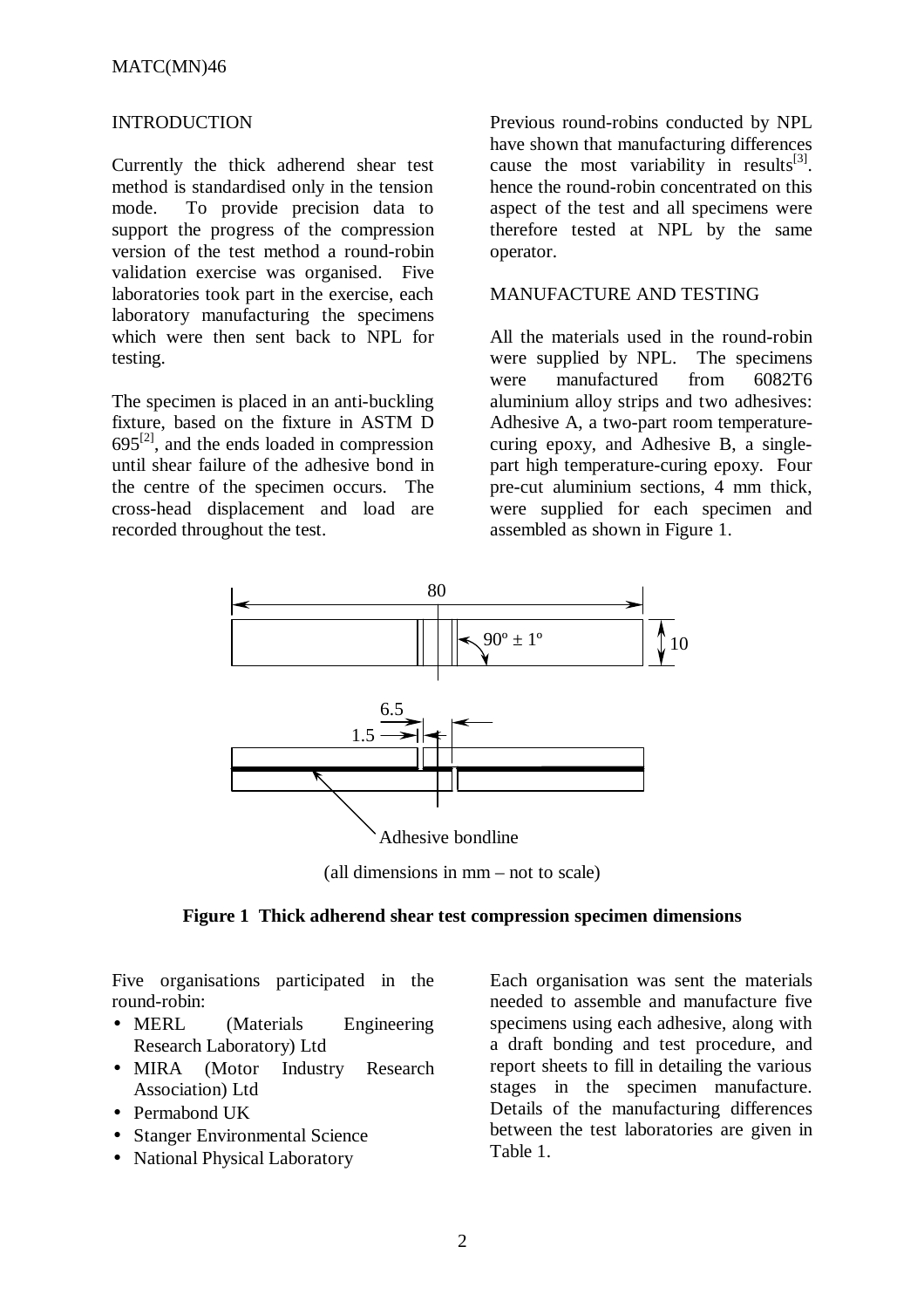| <b>Manufacturing stage</b>          | <b>Manufacturing processes used</b>                |  |  |
|-------------------------------------|----------------------------------------------------|--|--|
| Surface preparation                 | 60-80 alumina grit blast; 180 grade SiC paper; 240 |  |  |
|                                     | grade SiC paper                                    |  |  |
| Degreasing solvent                  | Acetone; isopropyl alcohol; methylated spirits     |  |  |
| Method of specimen alignment        | Clamped in PTFE angle section; lined up against V- |  |  |
|                                     | shaped frame; by eye                               |  |  |
| Control of bondline thickness       | Ballotini glass beads supplied by NPL; none        |  |  |
| Control of fillet                   | PTFE strip                                         |  |  |
| Method of clamping pressure applied | Bulldog clips; weight on specimens; G-clamped      |  |  |
|                                     | between metal plates; bound with tapes             |  |  |
| Clamping pressure                   | 30-40 N                                            |  |  |
| Cure temperature                    | As specified                                       |  |  |

#### **Table 1 Variations in specimen manufacture between participating laboratories**

The manufactured specimens were then sent back to NPL and tested to failure by a single operator. Each specimen was placed in an anti-buckling fixture, which is a modified version of the fixture described in ASTM D  $695^{[2]}$  as shown in Figure 2 and Figure 3. A compressive force is applied to the top end face of the specimen at a constant displacement rate of 2 mm/min, resulting in a state of pure shear in the adhesive layer between the two notches. The force and displacement of the cross-head until failure occurred were recorded.

The decision to use a single operator at NPL to carry out all the testing was undertaken for two reasons for this: firstly, previous experience at NPL have shown that the main cause of variability within the results is caused by differing specimen manufacture processes and that differences due to different operators are less important; and secondly, it was thought that the D 695 anti-buckling fixture would not be widely available to many of the participants and that sending NPL's own fixture to each in turn for testing to be carried out would prove to be timeconsuming.



**Figure 2 Schematic of anti-buckling fixture**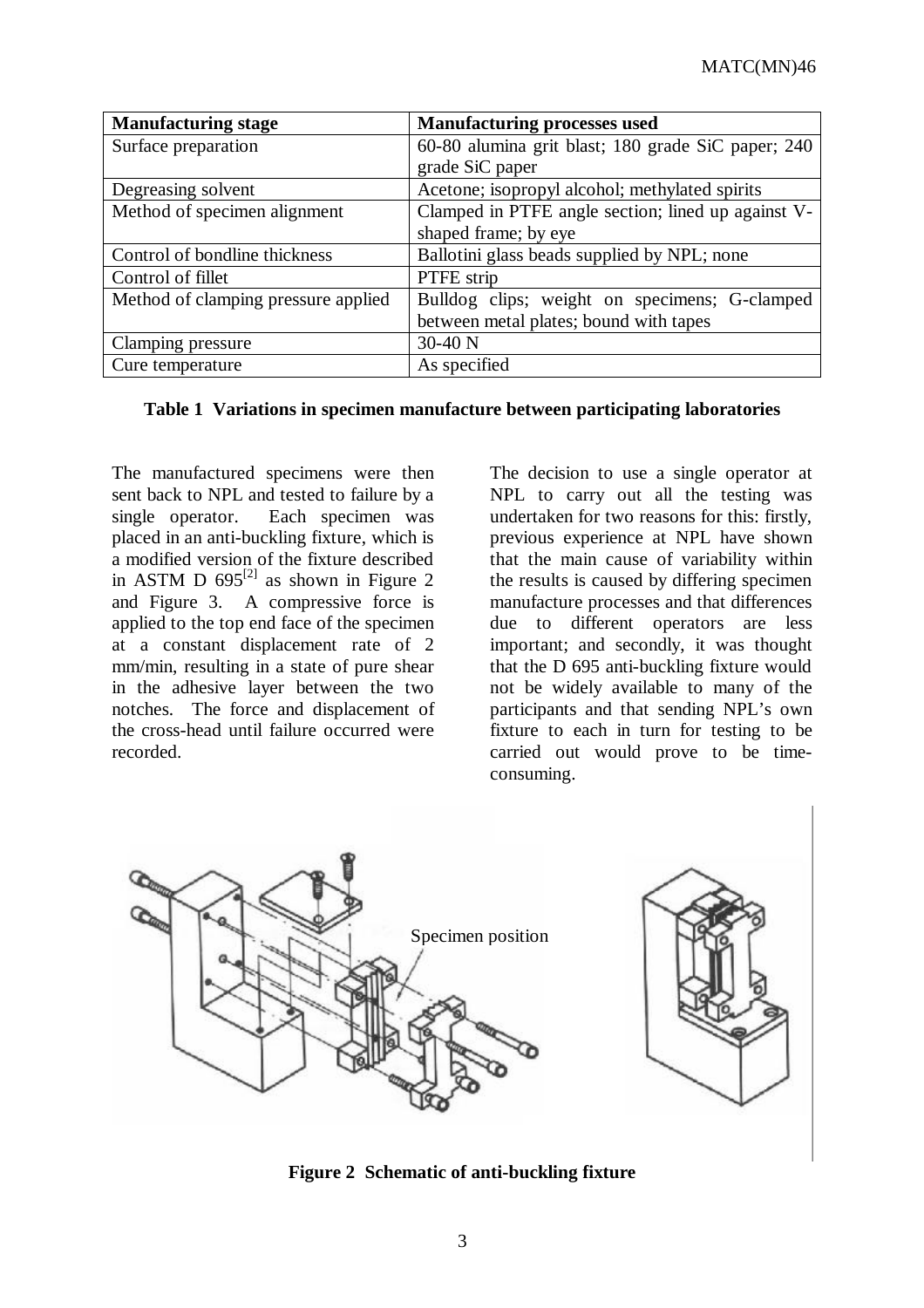

**Figure 3 Specimen in anti-buckling fixture**

| Participant | <b>Individual results (MPa)</b>   | <b>Average failure</b><br>stress (MPa) | <b>Standard deviation</b> |
|-------------|-----------------------------------|----------------------------------------|---------------------------|
|             | 23.99, 22.11, 29.25, 21.37, -     | 24.18                                  | 3.56                      |
|             | 25.83, 22.58, 26.72, 25.22, 27.39 | 25.55                                  | 1.66                      |
|             | 12.90, 18.16, 13.67, 21.48, 15.15 | 16.27                                  | 3.17                      |
|             | 12.30, 25.13, 17.48, 12.77, 20.66 | 17.67                                  | 4.85                      |
|             | 33.27, 28.88, 32.64, 35.69, 32.42 | 32.58                                  | 2.18                      |

**Table 2 Results of specimens manufactured with Adhesive A**

| Participant | <b>Individual results (MPa)</b>   | <b>Average failure</b><br>stress (MPa) | <b>Standard deviation</b> |
|-------------|-----------------------------------|----------------------------------------|---------------------------|
|             | 37.82, 37.61, 34.12, 37.61, 33.85 | 36.20                                  | 1.81                      |
|             | 41.20, 40.90, 43.35, 40.07, 44.81 | 42.07                                  | 1.75                      |
|             | 47.38, 37.72, 45.52, 40.28, 39.99 | 42.18                                  | 3.65                      |
|             | 53.13, 53.86, 45.61, 47.46, 55.94 | 51.20                                  | 3.96                      |
|             | 41.31, 43.15, 38.14, 44.30, 41.03 | 41.59                                  | 2.10                      |

**Table 3 Results of specimens manufactured with Adhesive B**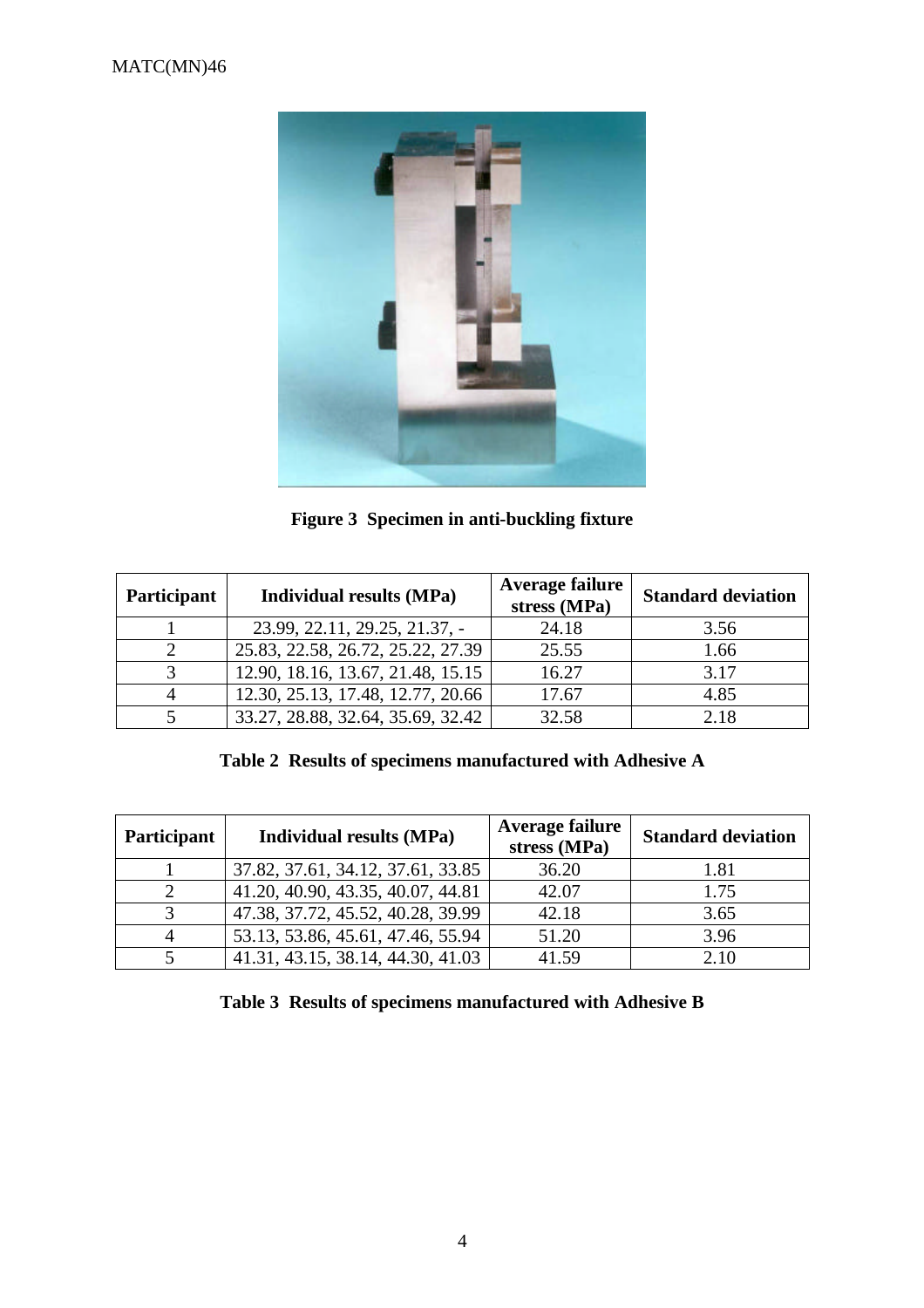#### EVALUATION OF RESULTS

The results of the tests are detailed in Table 2 and Table 3 (the order of the participants has been randomised from the list on page 2). The results were then analysed using the statistical methods detailed in ISO 5725-2 $^{[1]}$  for repeatability and reproducibility within 95% confidence limits. Repeatability refers to tests performed under conditions that are as constant as possible, with the tests performed during a short interval of time in one laboratory by one operator using the same equipment. Reproducibility refers to tests performed in widely varying conditions, in different laboratories with different operators and different

equipment. Thus the value of repeatability, r, and the value of reproducibility, R, are the values below which the absolute difference between two single test results may be expected to lie within a probability of 95%, under repeatability and reproducibility conditions respectively.  $S_r$  and  $S_R$  are the standard deviations of repeatability and reproducibility respectively.

When the data were analysed no outliers were found. The repeatability and reproducibility of the specimens, their standard deviations, and their respective coefficients of variation at the 95% confidence limits are shown in Table 4.

| <b>Adhesive</b> | <b>Mean stress</b><br>(MPa) |       | ιJη  | C.0.V. | R             | ЭR   | C.0.V. |
|-----------------|-----------------------------|-------|------|--------|---------------|------|--------|
| Adhesive A      | 23.21                       | 10.02 | 3.58 | 5.4 %  | 20.81         | 7.43 | 32.0 % |
| Adhesive B      | 42.65                       | 8.83  |      | 7.4 %  | l <b>7.04</b> | 6.09 | 3 %    |

**Table 4 Repeatability and reproducibility values for test results**



**Adhesive A**

**Figure 4 Comparison of average failure stresses (with error bars) of specimens manufactured with Adhesive A from each participant**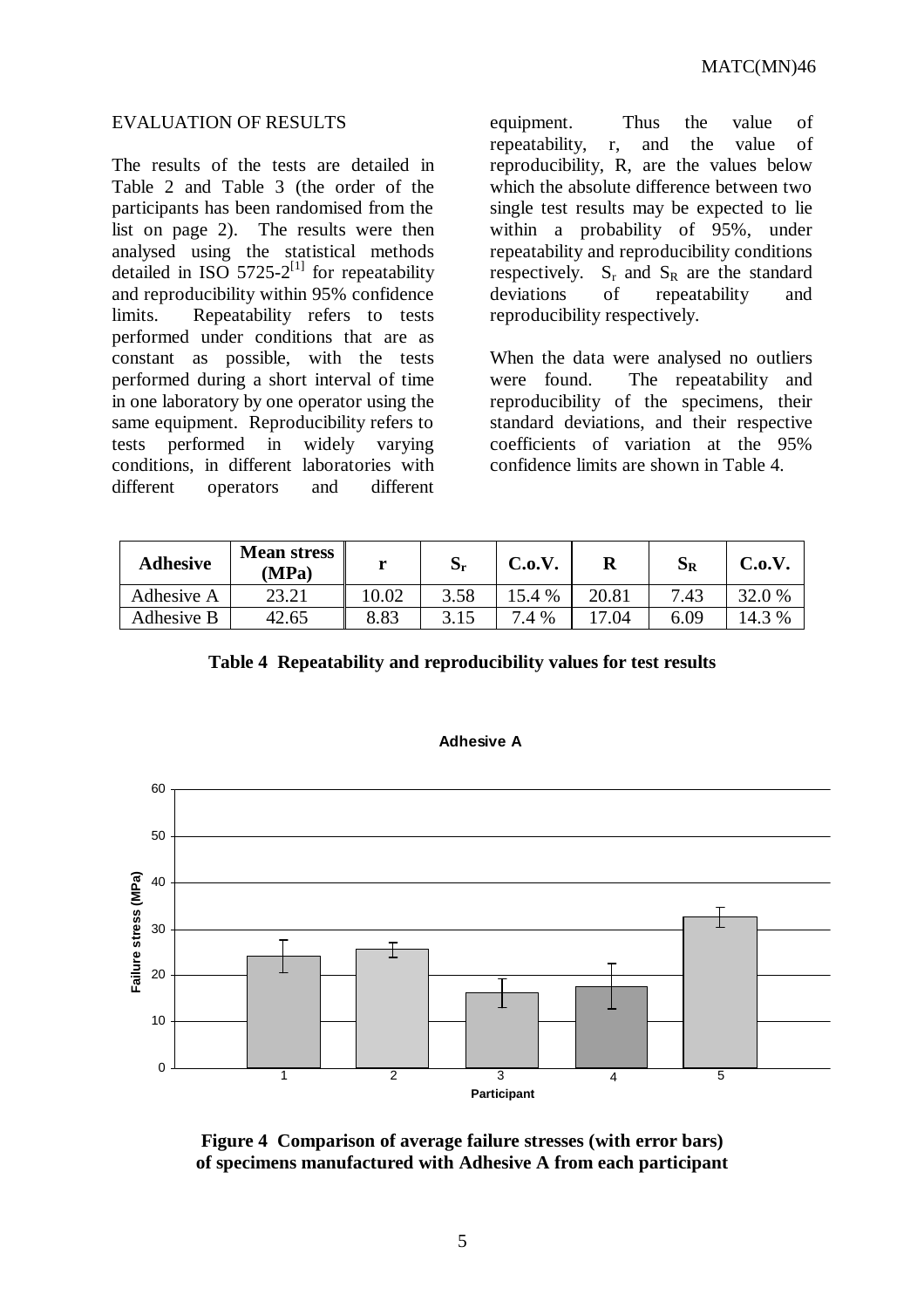



**Figure 5 Comparison of average failure stresses (with error bars) of specimens manufactured with Adhesive B from each participant**

### DISCUSSION OF RESULTS

There is a marked variation in average results between the five test laboratories for both adhesives. The results from participants 3 and 4 both displayed considerably lower values for Adhesive A than the other laboratories. The failure mode of this adhesive is predominantly interfacial, so the surface preparation of the adherends is more critical. Inspection of the failure surfaces of specimens from these two batches showed that the abrasion of the surface was generally poor: these were the two participants that abraded the surfaces manually using silicon carbide paper rather than grit blasting the surfaces.

For Adhesive B the lowest failure stresses were from the specimens manufactured by participant 1. This participant was the only one to use a large steel bonding fixture to align the specimens during assembly and high temperature cure, rather than using bulldog clips: it is thought that the fixture, and therefore the specimens in it, would have heated up more slowly and as a result these specimens may be undercured compared to those from the other participants. The highest results were achieved from participant 4: this laboratory used only tape to assemble the materials during curing and no metal parts were used.

## FURTHER TESTS

Additional tests were undertaken at NPL only on other systems as background research. Four different adherend materials were tested in addition to aluminium: mild steel, titanium, a unidirectional carbon fibre-reinforced plastic, and a glass fibre-reinforced plastic pultrusion. The thickness to be used for each adherend was chosen to provide a flexural stiffness value, EI, at least as high as the value for the 4 mm thick aluminium reference material. Tests were also carried out on thinner steel adherends and thicker aluminium adherends to determine whether the change in thickness affected the overall strength properties. The results are shown in Table 5.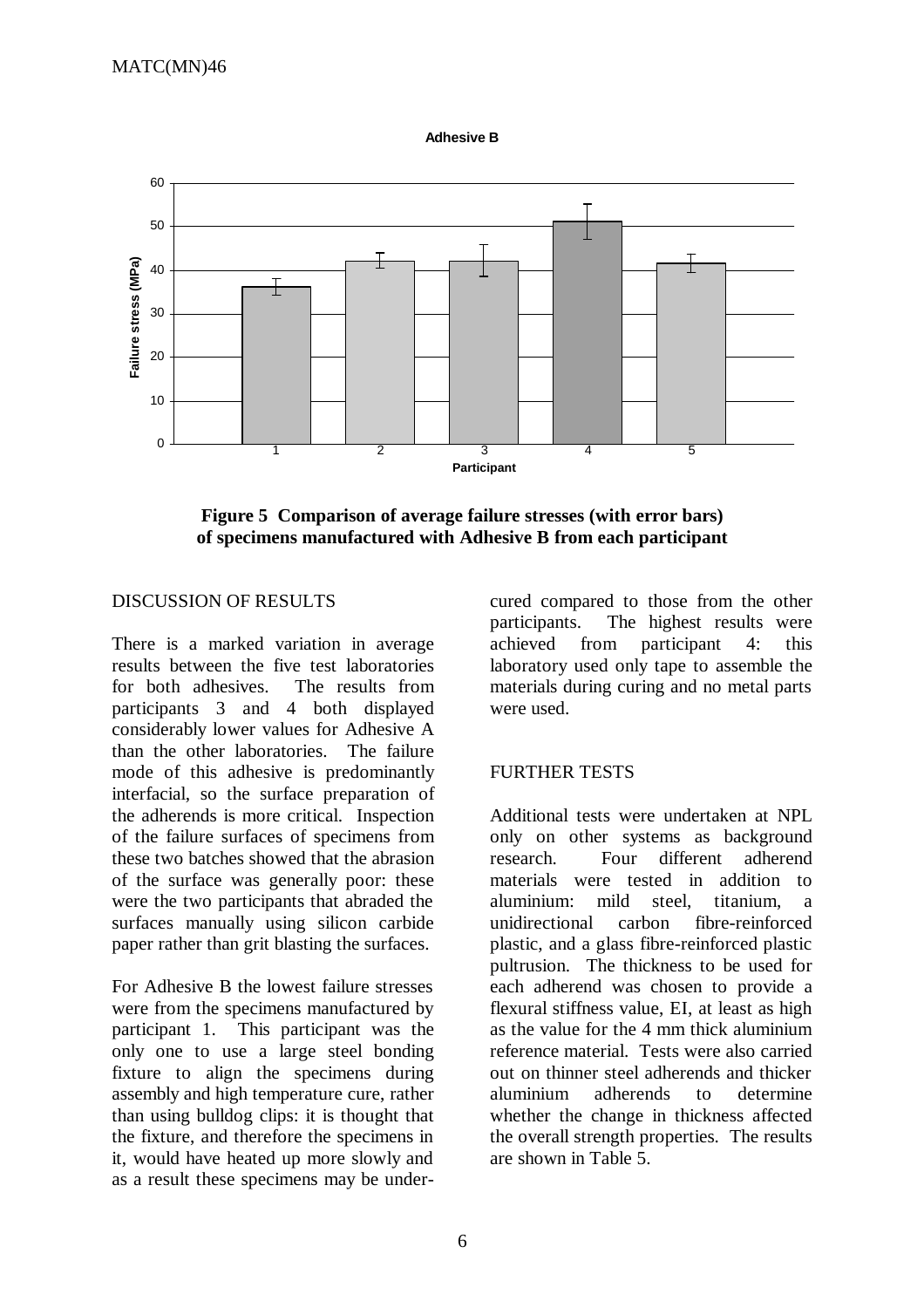| <b>Material</b>        | <b>Thickness</b> | Average strength $(MPa) \pm$ standard deviation |                   |  |
|------------------------|------------------|-------------------------------------------------|-------------------|--|
|                        | (mm)             | <b>Adhesive A</b>                               | <b>Adhesive B</b> |  |
| Mild steel             | 2.5              | $28.71 \pm 1.59$                                | $48.63 \pm 0.66$  |  |
| <b>CFRP</b>            | 3.0              | $29.37 \pm 4.76$                                | $37.90 \pm 1.26$  |  |
| Titanium               | 3.0              | $22.45 \pm 5.74$                                | $43.61 \pm 3.76$  |  |
| Al alloy               | 4.0              | $24.18 \pm 3.56$                                | $36.20 \pm 2.03$  |  |
| <b>GFRP</b> pultrusion | 5.2              | $24.65 \pm 1.19$                                | $21.69 \pm 1.81$  |  |
|                        |                  |                                                 |                   |  |
| Mild steel             | 1.5              | Not tested                                      | $47.52 \pm 0.55$  |  |
| Al alloy               | 6.0              | Not tested                                      | $35.05 \pm 0.95$  |  |

**Table 5 Results of additional tests on other material systems**

For Adhesive A it appears that the failure strength is largely independent of the adherend type and its thickness. This may be due to the adhesive failing in adhesion which would mean the surface preparation would be the critical factor in determining the failure strength. For Adhesive B it can be seen that the shear strength is not wholly dependent on the flexural stiffness and that there is an effect of adherend material, as the strength is highest for the stiffest adherend (steel) and lowest for the least stiff adherend (pultrusion).

Changing the thickness of the adherend appears to have had little effect on the failure strength of the specimens, suggesting that the maximum strength as obtained from the bulk adhesive has already been reached and that for a sufficiently stiff adherend there is no increase in the strength value.

# **CONCLUSIONS**

The round-robin supported findings from previous round-robin exercises that variability in the preparation of the

specimens can have a marked effect on the failure load and the repeatability and reproducibility of the results. Results for repeatability and reproducibility of the specimens made using the two-part Adhesive A are comparable with those obtained in a previous round-robin for single-lap joints<sup>[3]</sup> – the results for Adhesive B are significantly better.

# **REFERENCES**

- [1] ISO 5725-2:1994, *Accuracy (trueness and precision) of measurement methods and results – Part 2: Basic method for the determination of repeatability and reproducibility of a standard measurement method*
- [2] ASTM D 695:2002, *Standard test method for compressive properties of rigid plastics*
- [3] Broughton, B and Gower, M, *Preparation and Testing of Adhesive Joints*, NPL Measurement Good Practice Guide No. 47, 2001